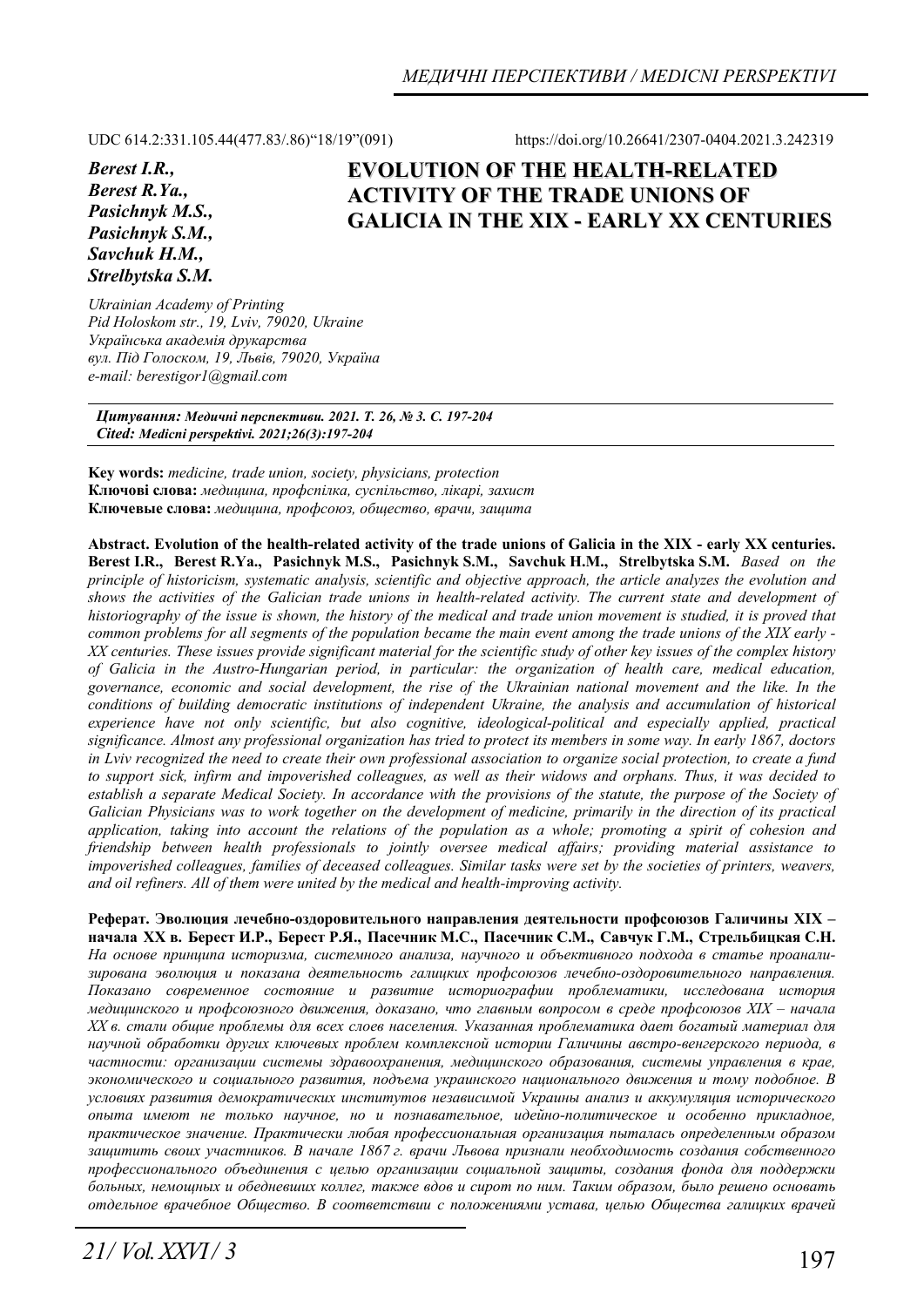*была совместная работа вокруг развития медицины, прежде всего в направлении ее практического применения, с учетом взаимоотношений населения государства в целом; пропаганда духа сплоченности и дружеских отношений между медицинскими работниками, чтобы совместно следить за делами в медицине; оказание материальной помощи обедневшим коллегам, семьям умерших коллег. Похожие задачи перед собой ставили и общества печатников, ткачей, нефтеперерабатывающего промысла. Их всех объединяло лечебнооздоровительное направление деятельности.* 

In modern conditions, when researchers determine the ways of further development of Ukraine and medical science in particular, the growth of scientific interest in own history, rethinking of historical facts, ideological distortions, hidden events and phenomena is obvious. We are always interested in: how did it all start? What preceded this or that event? It is clear that medical science appeared a long time ago, but the organizations that aimed to protect medical workers are a new topic.

Therefore, the activities of the first protoprofessional organizations in the Ukrainian lands, the problems of their medical care, the study of their cultural, educational, health and other needs were no exception. Such societies have become prototypes of modern trade unions.

Analysis of the national literature on the study of the history of medicine and its trade unions shows the need for a new comprehensive study in terms of our modern state-building, associated, first, with a small number of elucidated sources. Secondly, this topic is diverse and multifaceted, and many aspects of it need a deeper and more thorough review. The study of the historical development of the trade union movement leads to the conclusion that the main trends in the evolution of medical and health activities of trade unions in Eastern Galicia was academic development and the desire to protect their members.

The scientific novelty of the research lies in the attempt to comprehensively cover the process of emergence, development of medical and health activities of trade unions of the XIX – early XX centuries. based on the generalization of available literature and sources. The obtained result forms a qualitatively new scientific and cognitive view on the importance of medicine in the socio-political life of Galician society.

In the Ukrainian scientific literature there is no information about the activities of professional societies in Galicia in the field of health, although there is information about the study of societies and organizations in other fields [2, 3, 4, 6, 7, 16]. Therefore, the study is based on Polish historiography, in particular the works of A. Bober [17], W. Naidus [23], J. Grek, W. Zimbitsky [21]. Our research was based on such sources as archival

materials, the society's statute, dated 1874, general reports on the establishment of organizations, financial documents (annual reports) and the press of that time.

The main purpose of the publication – based on an objective, comprehensive analysis of available sources to show the process of change in the health care system of the Austro-Hungarian Empire from the emergence of health insurance funds to the building of resorts in the second half of the XIX early XX century, as well as to draw parallels with the development of modern health care.

#### **MATERIALS AND METHODS OF RESEARCH**

To solve the tasks, we used a number of methods, including historical and medical. Thanks to this, it was possible to recreate events and facts in time, which allowed to recreate the process of development of the Society of Galician Physicians, the Society of Galician Printers, Catholic Societies, their history with all its peculiarities. The systematic approach provided research on the interaction of the medical trade union, civil society and other societies as subsystems of the general social system. The bibliosemantic method made it possible to determine the state of study of this problem and ways to solve it through the analysis of the statute, annual reports and reports of the company's management. In general, the methodological basis of the work is the principles of historicism, systematic, structural analysis, objectivity, comprehensiveness and consistency in the consideration of the chosen topic.

## **RESULTS AND DISCUSSION**

The trade union movement originated among printers in the first quarter of the twentieth century. It is worth mentioning the fact that, we are convinced, indicates the socialization of the worldview of employers. Everyone knows that injuries are quite difficult to avoid in any workplace and first aid is needed as soon as possible. Thus, on April 1, 1819, the pharmacy "Under the Roman Emperor Titus" began operating on the ground floor of a townhouse at Lychakivska Street 3, in Lviv. Employees of the printing house having benefits used its services [5]. Later, in the early twentieth century. it was renamed the "Antoni Erbar Pharmacy", but only printers were served at a reduced rate [13].

At that time, many workers became members of the workers' mutual benefit fund that existed at the

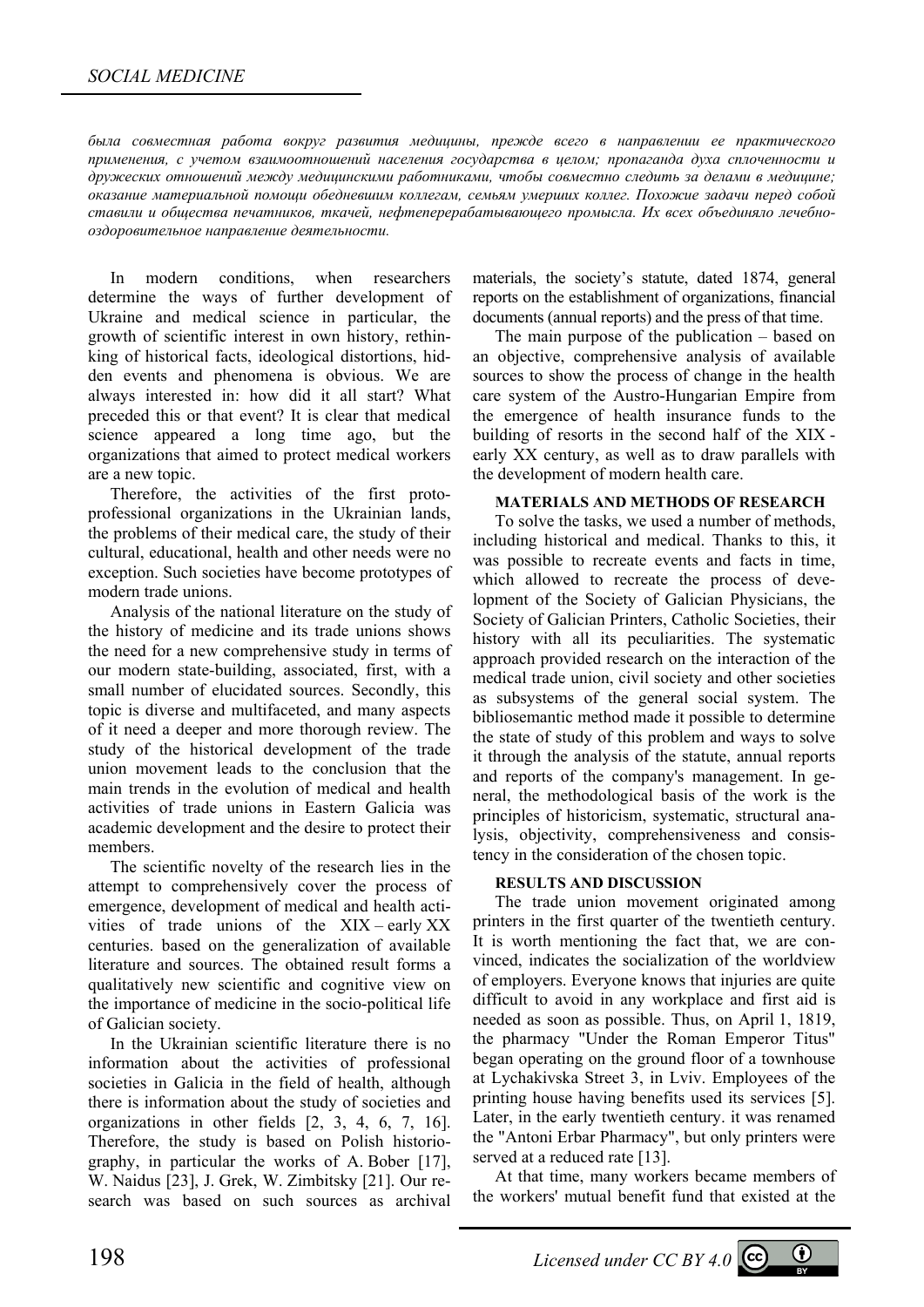state printing house in Lviv [8]. Due to the main idea of the chairman Jan Sulkowski, the activity of his mutual benefit fund not only provided for sickness benefits, but also provided the worker and his family with medical care and medicines, gave financial support to unemployed printers, etc. [23].

The city-wide Society of Printers of Lviv became the first trade union organization that aimed to provide treatment for its members. At the general meeting on July 13, 1862, a draft of a new statute was discussed, as a result of which a new item was introduced. It concerned the visits to sick and maimed employees of the union at their place of residence or treatment. Ensuring the fulfillment of this requirement was entrusted to the most responsible members of the society - August Skerl (Fig. 1) and Cyprian Gomesky [5].



**Fig. 1. August Skerl – responsible from the society of printers of Lviv for attending the sick** 

An important decision was made at a meeting on August 28, 1864. It was decided that an unemployed member of the Society who paid contributions and fall ill within two months was entitled to treatment at a general hospital at the expense of the Society only, and in case of death, according to paragraph 43 of the Statute, his widow could also recon on financial assistance [17].

A significant problem of the trade union of printers was the lack of basic medical care at the enterprises, in addition, widespread occupational diseases, occupational injuries were the important issues that needed to be addressed, and therefore were raised at meetings. Thus, it was unanimously decided to invite a doctor to work, to purchase the necessary tools, medicines and arrange a medical office at the administration of the Fellowship. The chairman of the board on behalf of the company had to conclude an agreement with the doctor on the amount of payment, duration of work and working conditions. It was planned to organize and conduct a regular out-of-turn free medical examination of all members of the fellowship of printing enterprises of Lviv, as well as urgent house-calls in various unforeseen cases. Later, the company signed such an agreement with doctor Anton Berger, Lviv [18].

But not only printers were engaged in treatment and rehabilitation. On September 8, 1865, at the general congress, a new version of the statute of the Lviv "Fellowship of Mercy of even-Christian" was approved. The first paragraph of this document stated that the purpose of the society was to provide its members with medicines and treatment in case of illness [26].

At the beginning of 1867, Lviv doctors recognized the need to create their own professional association to organize social protection, to create a fund to support sick, weak and impoverished colleagues, as well as their widows and orphans. Thus, it was decided to establish a separate medical society. In accordance with the provisions of the statute, the purpose of the Society of Galician Physicians was to work together on the development of medicine, primarily in the direction of its practical application, taking into account mutual relations of the population as a whole; promoting a spirit of cohesion and friendship between health professionals to jointly oversee medical affairs; provide financial help to impoverished colleagues, families of deceased colleagues (widows and orphans) [1].

As of the end of 1868, the number of active members was 98, of whom 59 were from Lviv and 39 lived outside the city. To understand the sphere of influence, representation and activities of the Society, we present the names of the cities of the region from which the current members were: Buchach, Brody, Tarnów, Bochnia, Vienna, Zolochiv, Wadowice, Krakow, Dolyna, Lancut, Rava-Ruska, Stry, Liski, Ropchytsia, Rzeszow, Drohobych, Husiatyn, Yaroslav, Kamyanka, Terebovlia, Novy Sanch, Sambir, Chortkiv, Przemyśl, Sniatyn, Nisko, Bibrka, Turka. Some cities had several representatives [19].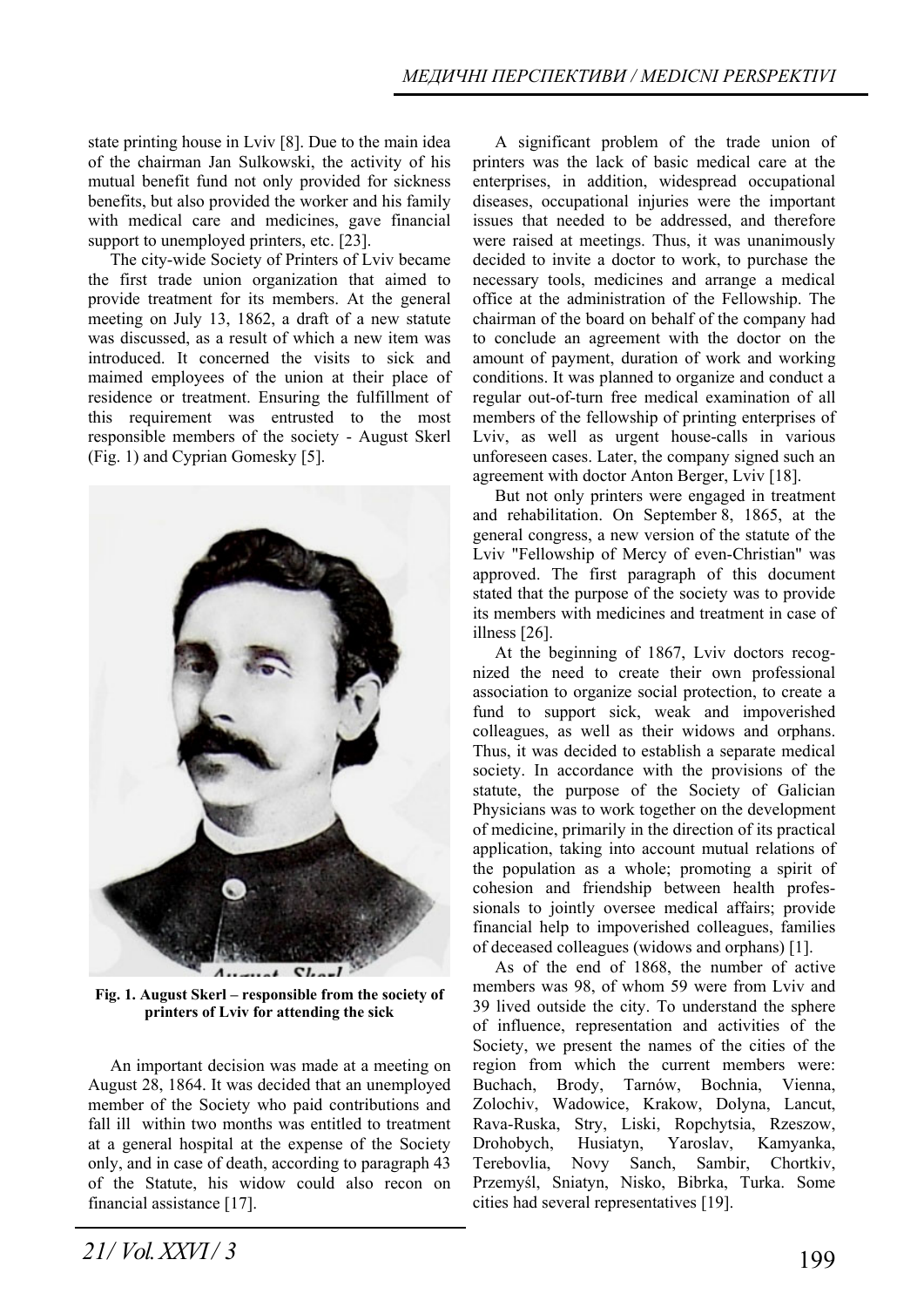From 1877 to 1900 the Lviv section of the Society of Galician Physicians was functioning, thanks to which it was possible to open the Medical Department in 1894, and from 1897 the first clinics at the Medical University began functioning [21] (modern Chernihivska Street, 3).



**Fig. 2. Emblem of Society of Galician Physicians** 

Another organization that performed medical and health mission was the Society for mutual provision of private employees [22]. The organization's social mission was to protect poor and infirm employees, the disabled, the wives and families of deceased members of the organization, to provide orphans with financial support and financial assistance, as well as assistance in their education and employment. It became the initiator and author of the introduction of medical and social insurance, the implementation of project of the state pension reform for various groups, mostly the poor [27]. At the same time, the rich social elite considered it a great honor to become its honorary member. Such a difficult social consensus was achieved only due to the coordinated policy of the management of the central department of the society, aimed at close cohesion of society [15].

The "Skala" Catholic Society of Craft Youth in Lviv also performed an important mission. The company managed to create a medical fund, which became a transitional link in its transformation into a trade union organization [25].

The purpose of creating this fund was the need to provide assistance to members of the society in case of illness, injury or maiming, i.e. when the employee became temporarily incapacitated. Financial help was also paid in case of incapacity for work that did not require inpatient treatment for a period not exceeding one month. Partial monetary compensation for treatment in Lviv hospitals was envisaged, but not more than for three or four months.

The medical fund also actively promoted the recovery and recreation of members of the society in rural areas. To do this, each member of the society was obliged to pay 5 centiles per week to the fund without any delays.

Every craftsman who paid a certain amount of contributions continuously for 16 weeks was entitled to financial assistance, organized rest and rehabilitation. But those who did not pay contributions for 6 consecutive weeks were forced to pay in addition to the usual contribution of 2 centiles weekly, a fine for each overdue week, because otherwise the right to financial assistance in case of illness was lost [5].

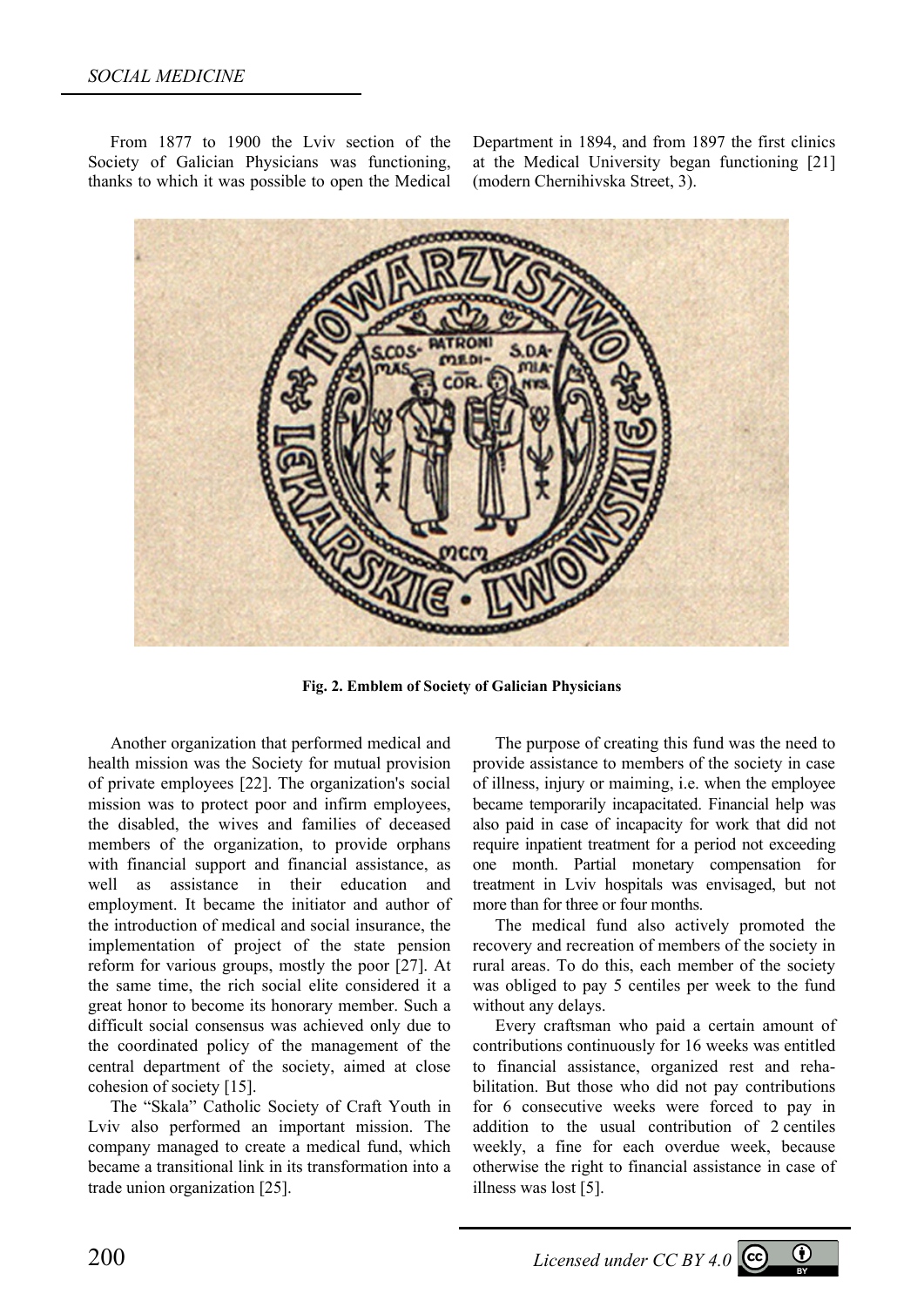A similar policy regarding the care of the sick was followed by the Ukrainian fellowship of craftsmen "Zorya", founded in Lviv in 1884 [14], where the annual expenditures were spent on treatment of members of the society. Free medical care for members of "Zorya" in different periods was provided by well-known doctors of the time – Sh. Selsky, P. Sushkevych, Ye. Ozarkevych [9, 10, 11].

The oil-producing industry did not lag behind, the driving force of which in the medical and health protection of workers' rights was the "Brotherly Funds". It is important that they not only took care of sick, injured members of the society, families of the deceased, but also demanded fair wages, facilitation and improvement of working conditions,

organization of safety measures from the administrations of extractive enterprises. On February 23, 1898, the board of the "Brotherly Fund" of the Galician Credit Bank presented a petition to the District Administration of the Drohobych Mining Administration about the need to build a hospital (Fig. 3) [12].

The professional union of Lviv printers "Vohnyshche" initiated the creation of branches of the society in many cities of Eastern Galicia. It not only defended the socio-economic interests of its members, stood up for appropriate working conditions, safety, health care, decent wages, but also provided financial assistance to widows, orphans, children with disabilities, retirees.

Swietny c.h. Urzędzie<br>Z<sup>górniczy</sup> okręgowy niejszém, grzectlozyć zarys statutu organiza signego dla sapitalu porossehnego n Borystaw przyrzem uprasza by Swietny che Urząd gór niczy rowyt poczynie kroki celem połączenia wonjstkich , kas brachich streiggsych , w Horysta. wiu, jak również uprana o toskowe wyjedna u Orxeswictnezo che Starostra gorninogo n Krak wie wydania fundumu a wypławnych kar na wybudowanie wspomianego wyżej szpitaluroxechnego. -Rougstaw dina 23° lutego 1898. KASA BRACKA kopalń galic: Banku kredyt:

**Fig. 3. Petition of the Board of the "Brotherly Fund" to Galician Credit Bank from February 23, 1898 to the District Administration of the Mining Administration in Drohobych on the need to build a hospital**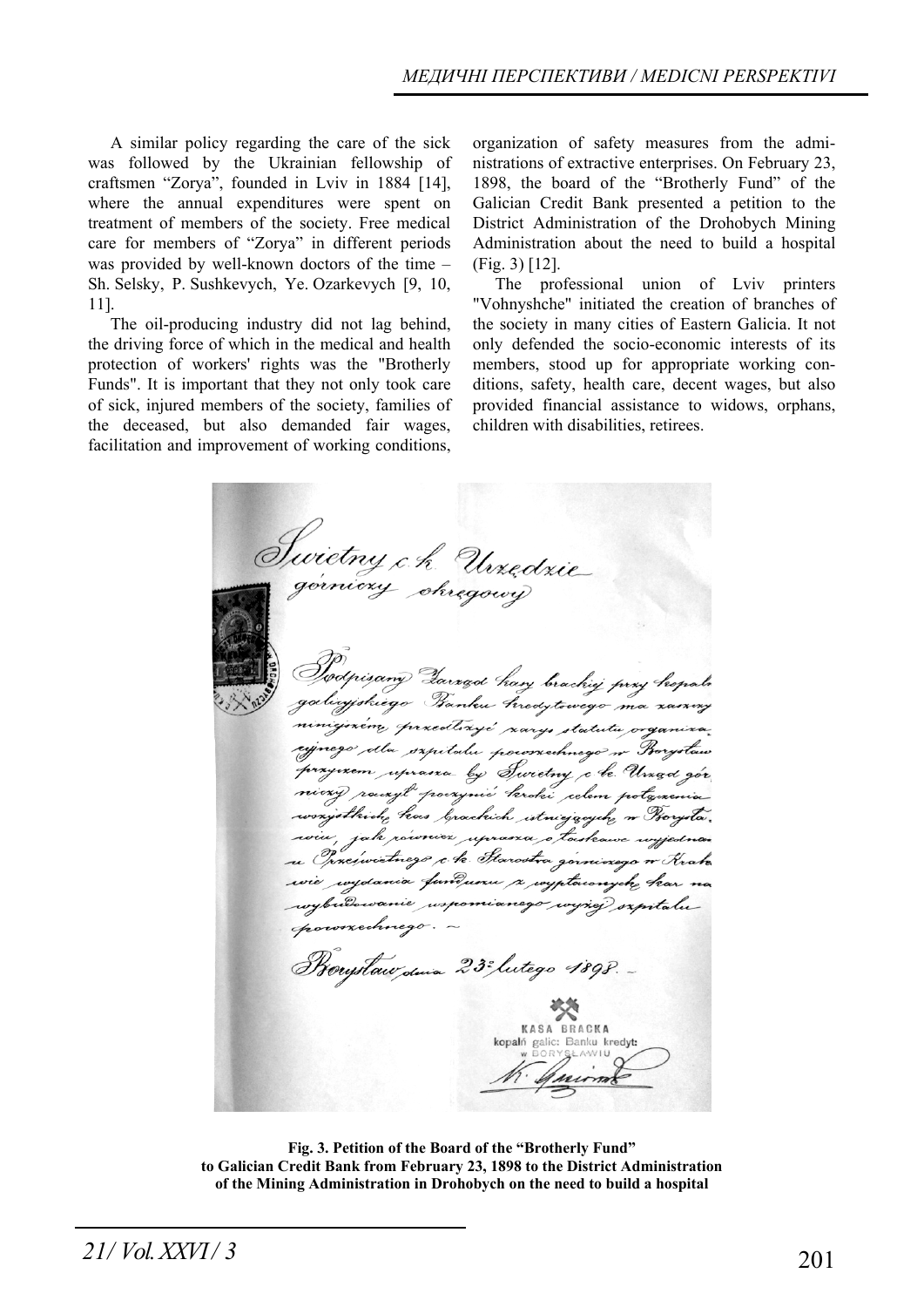The activities of the society "Vohnysche" had different directions. Of particular importance among them was the concern to restore the health of members of their trade union. A recreation and health complex called "House of Health" was built

at its own expense in the village of Mykulychyn in the Stanislaviv region (Fig. 4).

The grand opening of the health resort took place on May 15, 1910 [20].



Dom Zdrowia drukarzy w Mikuliczynie

**Fig. 4. Recreation and health center of the trade union of Lviv printers in Mykulychyn, 1910** 

The Professional Society of Lviv Printers was an integral part of the All-Austrian trade union movement. It became an example for the creation and activity of many trade unions not only in Galicia, but also in the whole Austro-Hungarian Empire. Thus, on December 29, 1910, at a meeting of the Lviv City Council, a decision was made to allocate 20,000 rooms for the construction of a medical complex for the Lviv Society of Physicians [24].

## **CONCLUSIONS**

1. On the basis of specific historical sources, the article provides a theoretical generalization and scientific solution to an important problem, which was to study the evolution of medical and health activities of trade unions in Galicia. During the XIX – early XX centuries the trade unions of Eastern Galicia have evolved from mutual aid funds to full-fledged professional organizations. The development of trade unions was conditioned by the

constant search for means and opportunities for existence, the establishment of practical activities aimed at protecting the members of society. The purpose of the creation and operation of most trade unions were primarily socio-economic and culturaleducational goals. However, there ones, aimed at the development of medical and health-improving direction for the purpose of their functioning.

2. Trade unions have gone from simple changes in the statutes of organizations to the construction of hospitals and health complexes. Medical and healthimproving institutions of the Galician professional societies were an integral part of all-Austrian medical system, which became an example for the creation and operation of many institutions not only in Galicia but also in the whole Austro-Hungarian Empire. However, the First World War destroyed many plans and existing projects.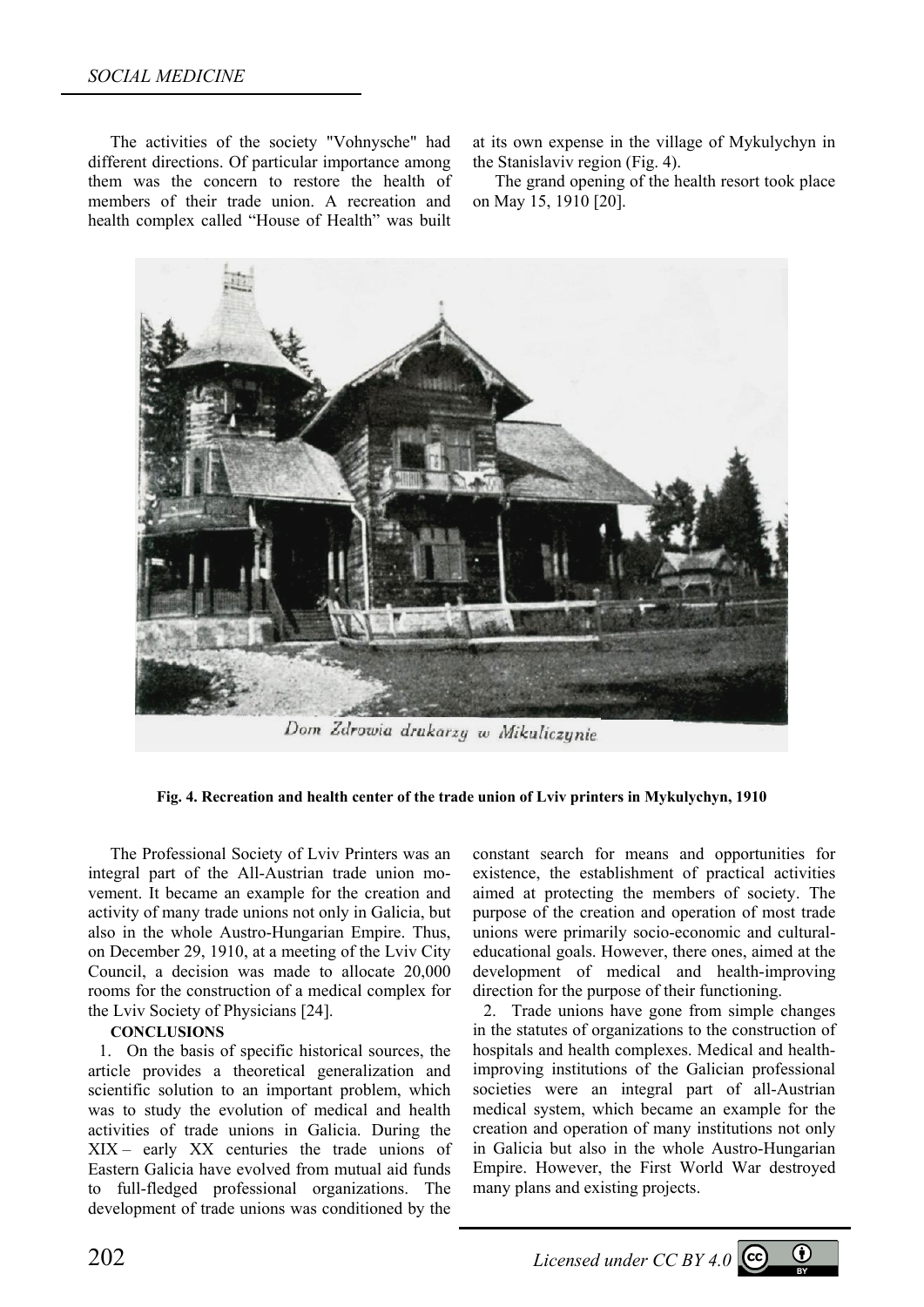3. Another feature of the activities of Galician trade unions was the system of accumulation of savings in a special fund in case of illness or death. This can be seen in the work of the Fellowship of Private Servants and the Catholic Society of Craft Youth "Skala" in Lviv. Such a practice did not exist in the health care of the Austro-Hungarian monarchy at that time.

4. Drawing parallels with modernity, we can note that in the middle of the XIX century on the territory

**REFERENCES**

1. Berest IR, Berest RYa, Pasichnyk MS, Savchuk HM, Oliynyk MA. [Analysis of the statute and the first year of the activities of «Lviv society of Halician physicians» («Towаrzystwo lekarzów Galicyjskich»)]. Medicnі perspektivi. 2020;2:168-76. Ukrainian. doi: https://doi:10.26641/2307-0404.2020.2.206799

2. Berest I. [Analysis of Lviv professional press of polygraphics at the example of tales «Czcionka» and «Przewodnik dla spraw drukarsko-litograficznych»]: Grani. 2017;20(11):17-21. Ukrainian.

doi: https://doi:10.15421/1717142

3. Berest I. [Activity of the «Company of mutual aid of private customers» of Galicia is in 1848]. Naukovi zapysky Nacionalnogo universytetu «Ostrozka akademiia». Serija «Istorychni nauky». 2018;27:51-56. Ukrainian. doi: https://doi:10.25264/2409-6806-2018-27-51-56

4. Berest I. [Lviv printings general professional assosiation of mutual assistance in 1856-1867. Analysis of activity]: Grani. 2018;21(11):6-13. Ukrainian. doi: https://doi.org/10.15421/1718146

5. Berest I. [History of trade unions of Ukraine (Eastern Galicia 1817-1918)]. Lviv: Levada; 2017. p. 768. Ukrainian.

6. Berest R. [Essays of history of trade-union motion are in Western Ukraine (1817-1939)]. Drogobich: Vіdrodzhennya; 1995. p. 126. Ukrainian.

7. Berest I. [Strike struggle with the participation of trade unions in Eastern]: Grani. 2017;20(10):115-20. Ukrainian. doi: https://doi:10.15421/1717140

8. [Białyna Józef Kholodiecki is a Polish historian]. Central State Historical Archive of Ukraine in Lviv. Stock. 82. Descrip. 1. p. 15. Ukrainian.

9. [Dilo]. 1888 Feb 22;3. Ukrainian.

10. [Dilo]. 1898 Feb 20;2. Ukrainian.

11. [Dilo]. 1902 Mar 18;2. Ukrainian.

12. [Drohobych circuitous mountain management]. Central State Historical Archive of Ukraine in Lviv. Stock. 861. Descrip. 1. p. 129. Ukrainian.

13. Kotlobulatova I. [Bookstores and bookstores in the past of Lviv]. Lviv: Avers; 2005. p. 240. Ukrainian.

of modern Ukraine, the principles of medical selfgovernment have already been formed and the basis of health insurance has been laid. In today's reality, we only strive for such things in order to get real protection of our rights. Therefore, it makes sense to review the achievements of history and improve the experience already gained.

Conflict of interests. Authors declare no conflict of interests.

14. [Shevchenko Scientific Society]. Central State Historical Archive of Ukraine in Lviv. Stock. 309. Descrip. 1. p. 217. Ukrainian.

15. Bal S. [Towarzystwo wzajemnej pomocy Oficyalistów prywatnych w pierwszych 25 latach swego istnienia (1868-1892)]; 1893. p. 131. Polish.

16. Berest I, Berest R. Relations of the East Galicia state institutions with professional unions of educators in the legal period (1868-1914). Problem space of modern society: philosophical-communicative and pedagogical interpretations. Part II; 2019. p. 668.

17. Bober A. [Historia drukarń i stowarzyszeń drukarskich we Lwowie]; 1926. p. 242. Polish.

18. Buniak P. [Zarys historychny organizacji drukarzy Lwowskich]. Ognisko. Jednodniówka; 1935. p. 3- 16. Polish.

19. [Członkowie czynni zamiejscowi Towarzystwa lekarzów galicyjskich]. Rocznik Towarzystwa lekarzów galicyjskich za rok 1868. 1869;14-15. Polish.

20. [Dom zdrawia drukarzy]. Ognisko: czasopismo dla spraw drukarskich i pokrewnych zawodów. 1910;14:2. Polish.

21. Grek J, Ziembicki W. [Pół wieku rzut oka na kronikę towarzystwa lekarskiego lwowskiego (1877-1927)]; 1928. p. 26. Polish.

22. Mroczek M. [Gracja, gracjaliści, kasa przezorności, czyli o zabezpieczeniu emerytalnym pracowników ordynacji zamojskiej w latach 1864–1914]. Archiwariusz Zamojski. 2008;7:23-34. Polish.

23. Najdus W. [Polska Partia Socjalno-Demokratyczna Galicji i Śląska 1890-1919]; 1983. p. 718. Polish.

24. [Posiedzenia naukowe Towarzystwa lekarskiego lwowskigo w 1910 roku]; 1910. p. 15. Polish.

25. [Statuta Katolickiego Stowarzyszenia czeladzi rzemieślniczej «Skała» we Lwowie]; 1874. p. 12. Polish.

26. [Statuta Stowarzyszenia czynnej miłości bliźniego we Lwowie]; 1865. p. 24. Polish.

27. [Statuta Towarzystwa wzajemnej pomocy Oficyalistów prywatnych]; 1867. p. 18. Polish.

## **СПИСОК ЛІТЕРАТУРИ**

1. Аналіз статуту та першого року діяльності Львівського товариства галицьких лікарів («Тowаrzystwo lekarzów galicyjskich») / І. Р. Берест та ін. *Медичні перспективи*. 2020. Т. 25, № 2. С. 168-176. DOI: https://doi:10.26641/2307-0404.2020.2.206799